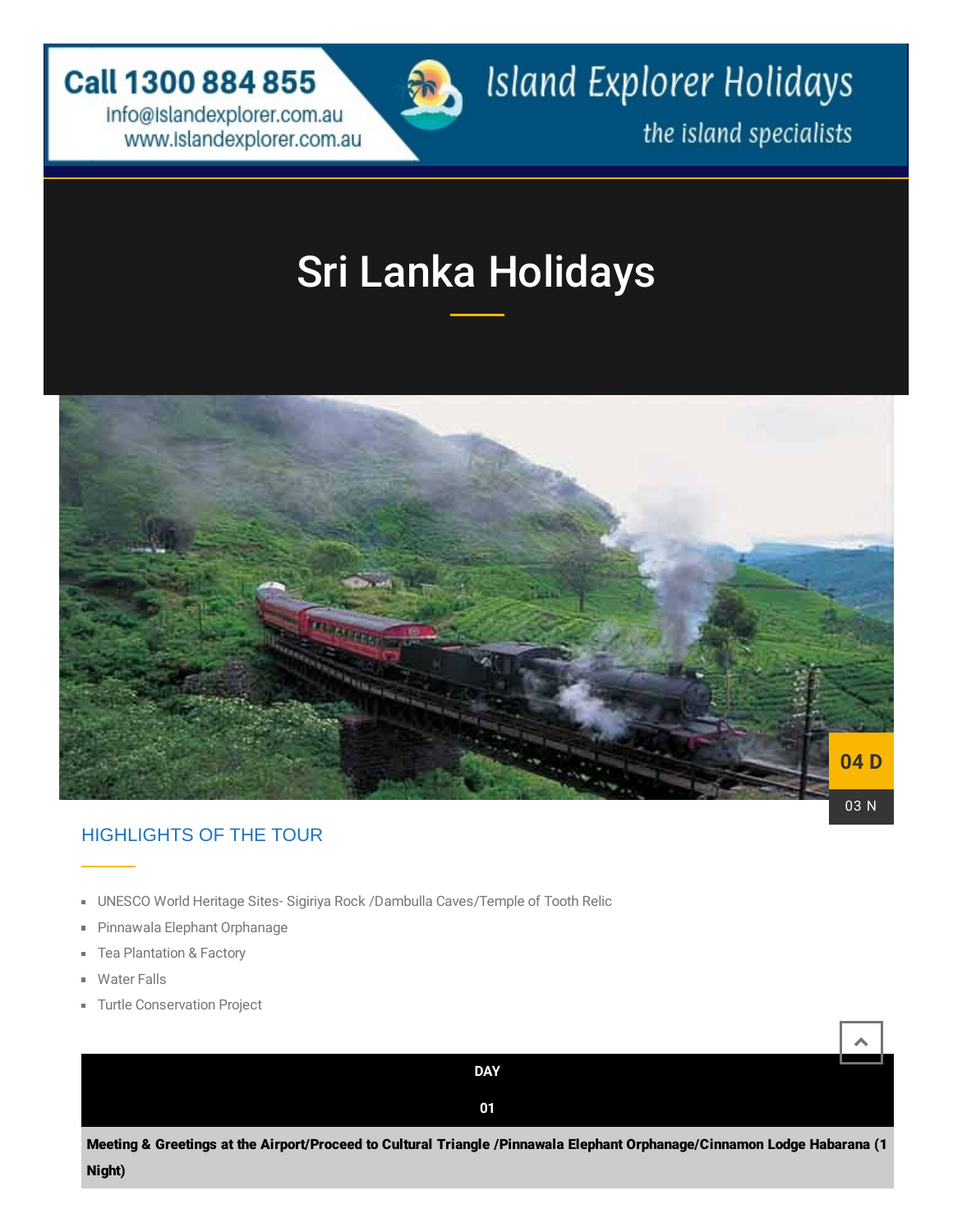

- Day 01-Meeting & Greeting at the Airport & Proceed to Cultural Triangle-3.5 Hours Drive
- En Route Pinnawala Elephant Orphanage- Nursery & Captive breeding wild Asian Elephants a,
- **After Elephant Orphanage Proceed to Cultural Triangle**
- **Check in to the Hotel & Overnight Stay at Cinnamon Lodge Habarana**
- Meal Plan- Breakfast & Dinner from Cinnamon Lodge Habarana

DAY 02

Sigiriya Rock Fortress /Dambulla Rock Cave Temple /Temple of tooth relic/ Cinnamon Citadel/Kandy (1 Night)

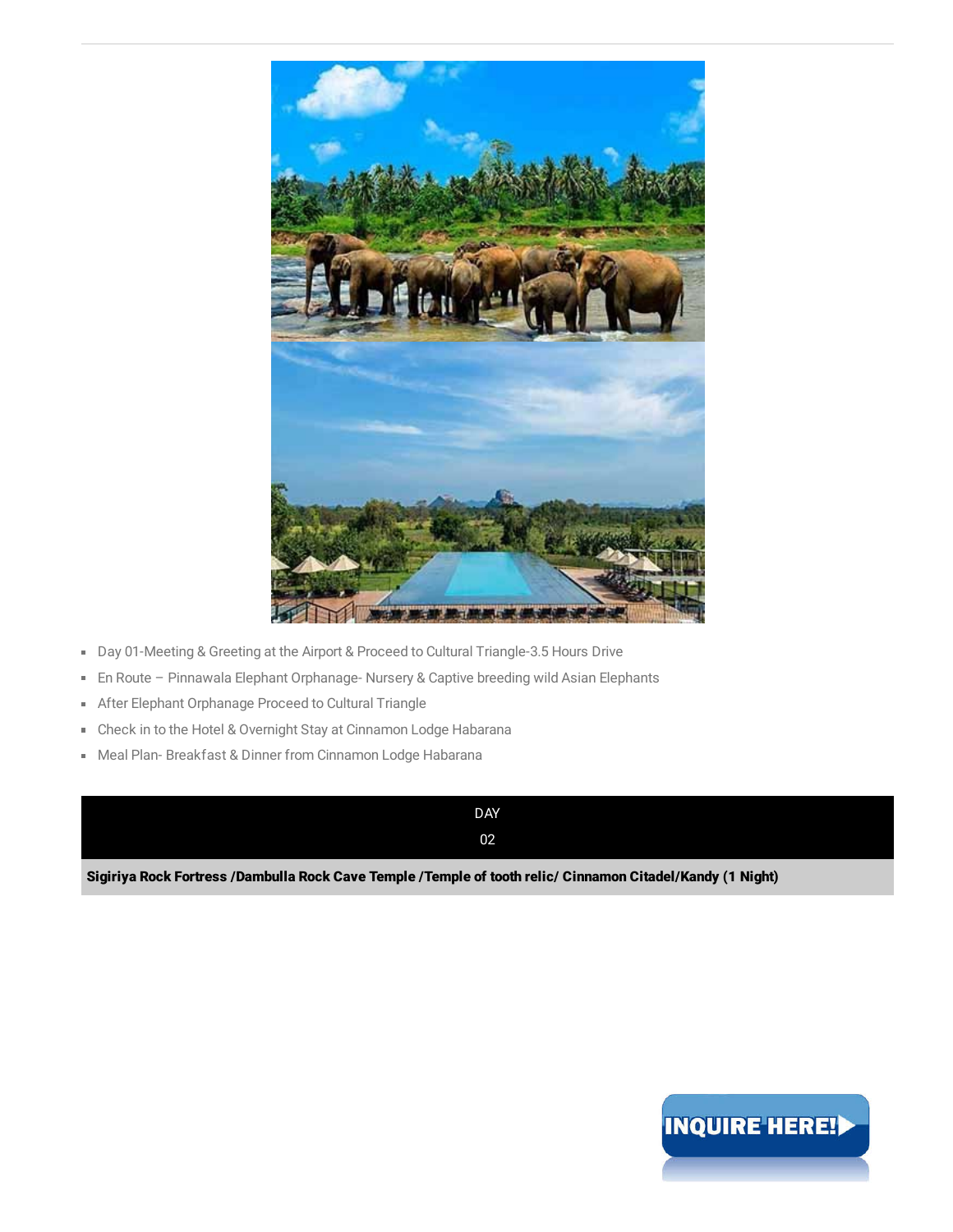

- Day 02-Check out from the Hotel & Proceed to Kandy-2.5 Hours Drive
- Morning Visit to Sigiriya Climbing the Sigiriya Rock Fortress-UNESCO World Heritage Site (DECLARED 1982)
- En route-Visit to Dambulla Cave Temple Largest and Best Preserved Cave Temple UNESCO World Heritage Site (DECLARED 1991)
- Visit Temple of tooth relic This is the temple where the sacred tooth relic is preserved and rituals are performed- UNESCO World Heritage Site (DECLARED 1988)
- Check in to the Hotel & Overnight Stay at Cinnamon Citadel
- Meal Plan- Breakfast & Dinner from Cinnamon Citadel

| <b>DAY</b>                                                                                                          |
|---------------------------------------------------------------------------------------------------------------------|
| 03                                                                                                                  |
| Botanical Garden of Peradeniya / Tea Plantation & Factory/Turtle Hatchery/Beach Stay in RIU Ahungalla Resort on All |
| <b>Inclusive Basis (1 Night)</b>                                                                                    |

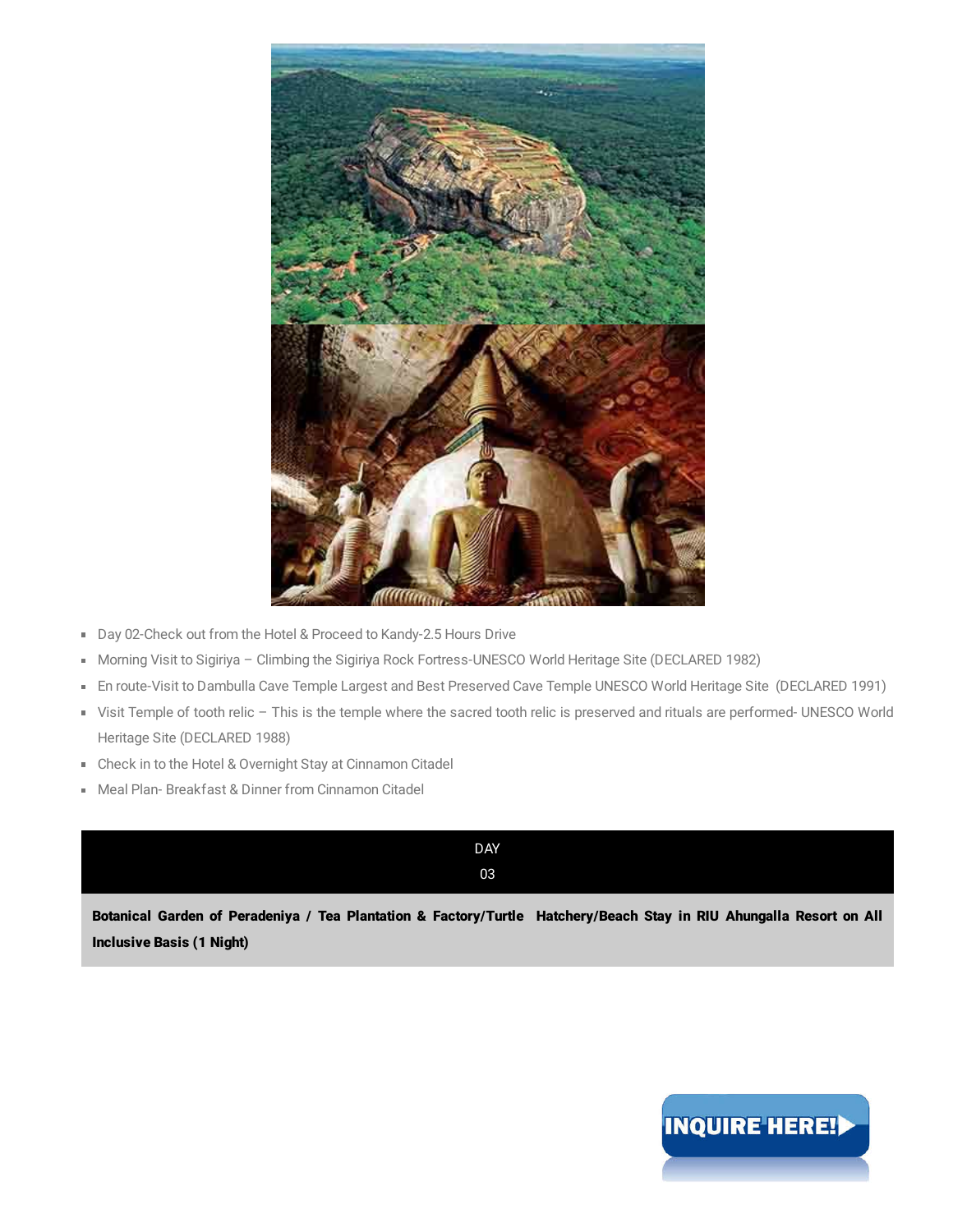

- Day 03-Check out from the Hotel & Proceed to Nuwara Eliya -3 Hours drive
- En Route -Visit to Botanical Garden of Peradeniya- It is renowned for its collection of a variety of orchids. It includes more than 4000 species of plants, including of orchids, spices, medicinal plants and palm trees
- **En Route Visit to Tea Plantation & Factory**
- En Route Visit Turtle Hatchery u,
- Check in to the Hotel & overnight Stay at RIU Ahungalla Resort
- All Inclusive Meal Plan (Breakfast/Lunch/Dinner/Drinks/Snacks/Activities/Sports



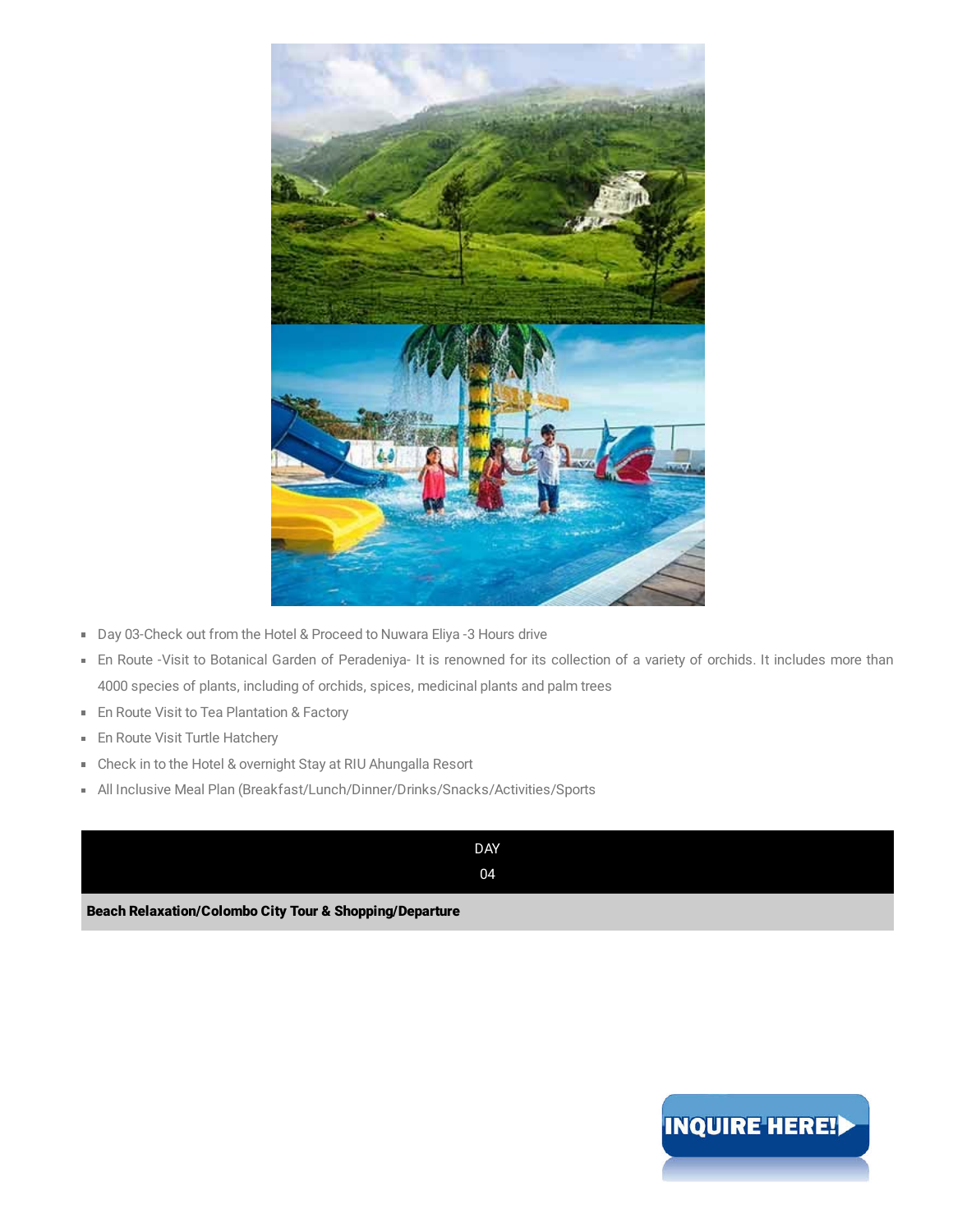

- Day 04-Spend the Morning at Leisure at the Beach
- Check out from the Hotel & Proceed to Colombo-2.5 Hours Drive
- Colombo City Tour & Drop to Airport
- En of the Tour

### **Premium Hotel Option**

| Date | <b>Hotel Name</b>       | <b>Star Category</b> | No of<br><b>Nights</b> | <b>Room Category</b> |
|------|-------------------------|----------------------|------------------------|----------------------|
| 01   | Cinnamon Lodge Habarana | 5Star                |                        | Superior Room        |
| 02   | Cinnamon Citadel Hotel  | 4Star                |                        | Superior Room        |
| 03   | RIU Ahungalla Resort    | 5Star                |                        | Junior Suite         |

**Price Starting from AUD \$470 Per Person**

# INQUIRE HERE!